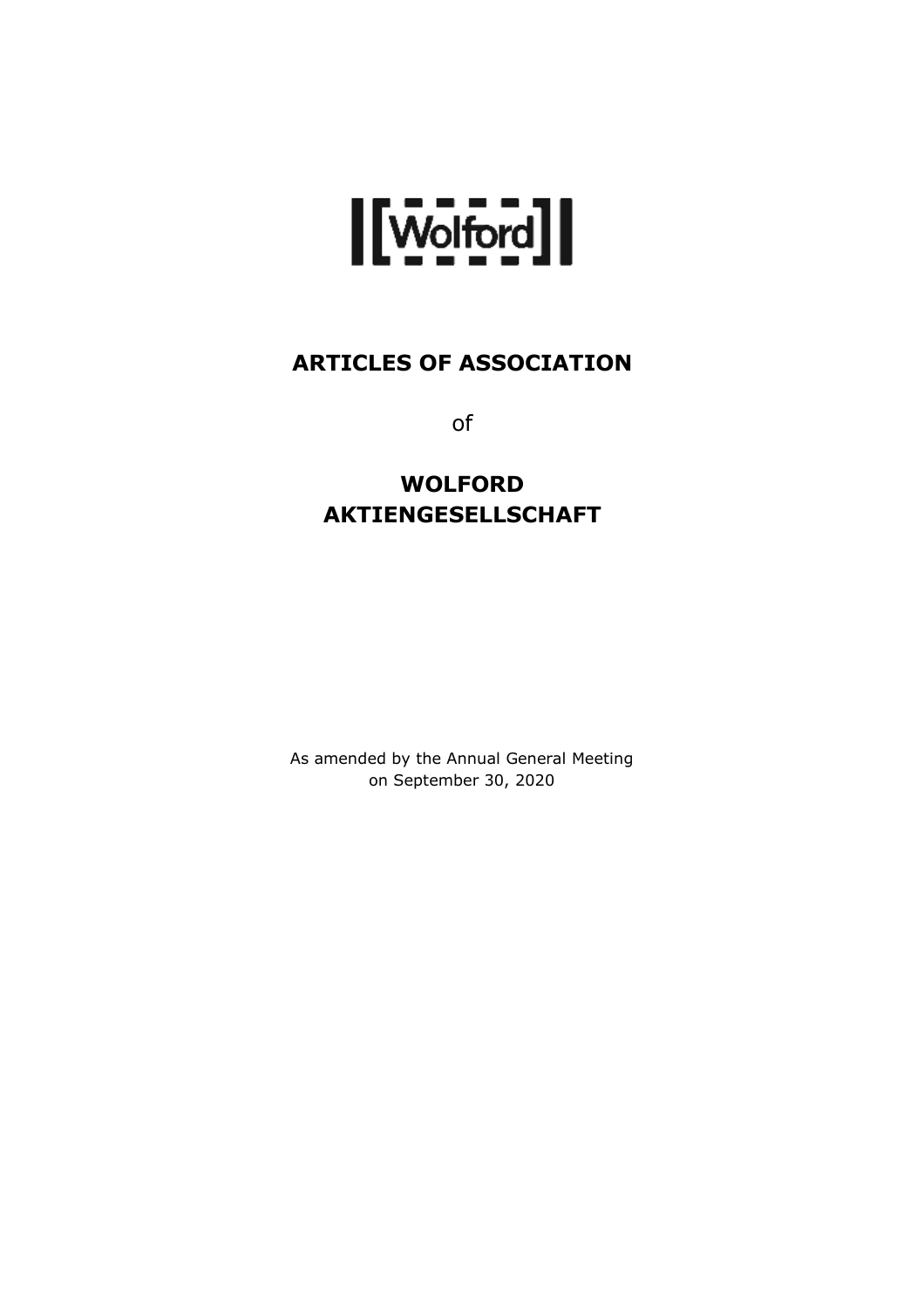# **I. GENERAL PROVISIONS**

# **Section 1 Name and Registered Offices of the Company**

(1) The name of the stock corporation is:

Wolford Aktiengesellschaft

(2) The registered office of the company is in Bregenz/Austria.

# **Section 2 Objects of the Business**

- (1) The purpose of the company's business is the production, distribution and sale of textiles of any kind, in particular knitwear and hosiery, primarily under the "Wolford" brand name.
- (2) Furthermore, the object of the company's business is the purchase and lease of movable and immovable assets, in particular the commercial acquisition, management, lease and sale of real estate, as well as the acquisition of own and third-party data for the purpose of automatic collection, storage and processing, all of which are carried out in accordance with the stipulations contained in the Austrian Data Protection Act, and the trading and sales of goods of any kind.
- (3) The object of the company's business also encompasses the acquisition and management of interests in other companies and corporations, with the exception of the banking business.
- (4) The company is entitled to carry out all activities, transact all business and take all measures required or conducive to achieving the purposes of its business, with the exception of banking transactions.
- (5) The company may also establish branches in Austria and abroad.

# **Section 3 Announcements**

Announcements of the company will take place, as long as and to the extent that this is stipulated by legal regulations, in the "Wiener Zeitung" newspaper. Otherwise, announcements of the company are to be made in accordance with the applicable statutory provisions in each case. All announcements are also to be published on the Website of the company on the Internet.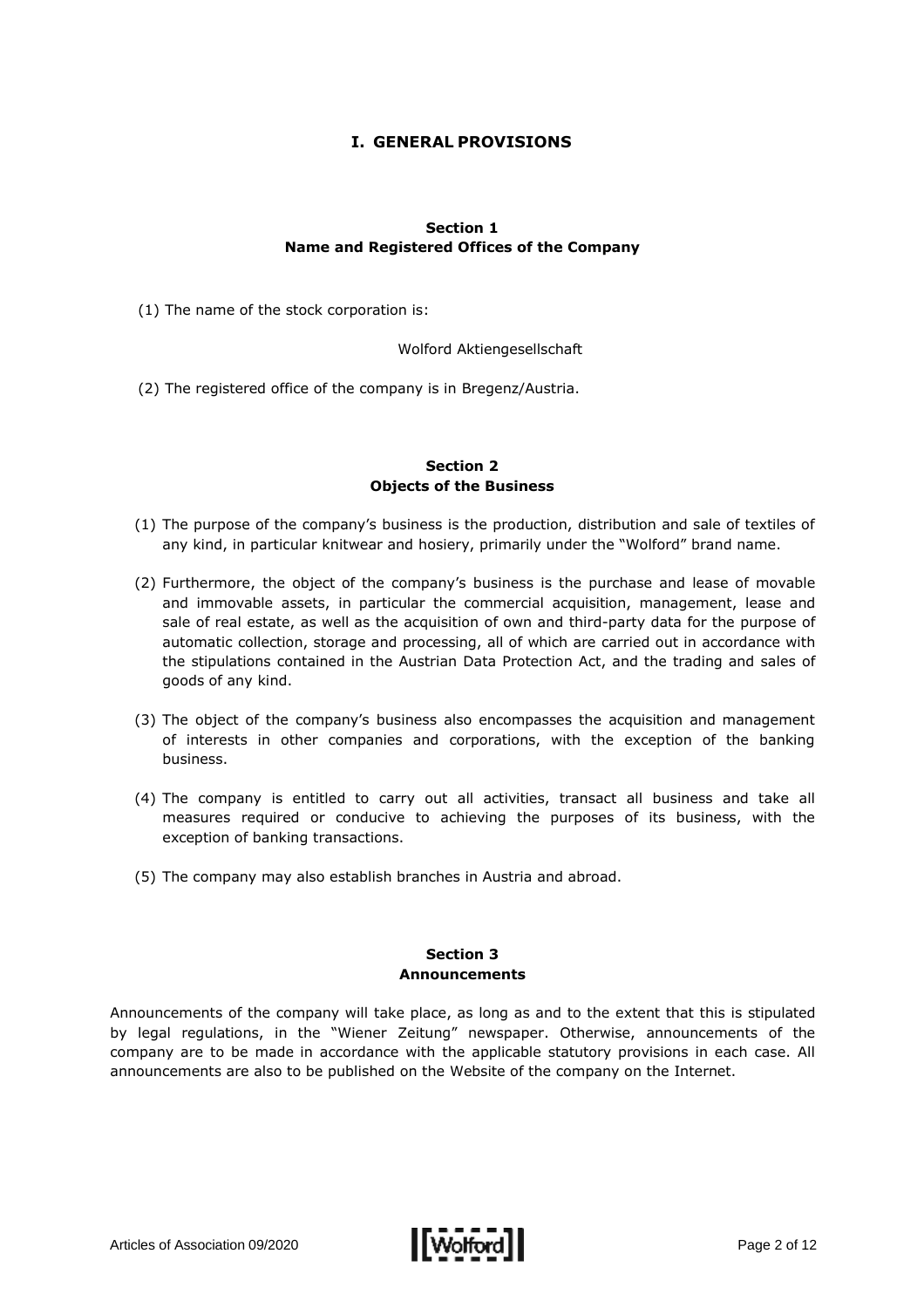# **II. SHARE CAPITAL AND SHARES**

#### **Section 4 Share Capital**

- (1) The share capital of the company amounts to EUR 48,848,227.77 (in words: forty-eight million, eight hundred and forty-eight thousand, two hundred and twenty-seven euros and seventy-seven cents).
- (2) The share capital is divided into a total of 6,719,151 (in words: six million, seven hundred and nineteen thousand, one hundred and fifty-one) no par value bearer shares, with each share representing an equal portion of the Company's share capital.
- (3) All shares are bearer shares.
- (4) If in the case of a capital increase, the resolution on the increase of capital does not stipulate whether the shares shall be bearer shares or registered shares, they shall be bearer shares.
- (5) Holders of preferred shares shall annually receive a preferred dividend corresponding to the holding in the share capital represented by the individual preferred shares. The preferred dividend shall be distributed only if and to the extent that it is covered by the respective net profit for the year, and all arrears on preferred dividends have been redeemed. Any arrears on preferred dividends shall be paid retroactively from the net profit of subsequent years, with previous arrears to be covered prior to arrears incurred at a later date.
- (6) In case of the dissolution of the company, the preferred shareholders will initially receive from the liquidation proceeds any dividends that may be outstanding after the creditors' claims have been satisfied or secured. The remaining liquidation proceeds shall be distributed among shareholders in proportion to their contributions, without any distinction being made between common and preferred shares.
- (7) In the case of a capital increase, the company is entitled to issue further preferred shares with priority or equal rights up to the maximum amount authorized by law, without having to obtain the consent of preferred shareholders.

#### **Section 5 Share Certificates**

- (1) Bearer shares are to be securitized in one or more global certificates. The global certificate(s) is (are) to be deposited with a central securities depository according to Section 1 Para. 3 Austrian Securities Deposit Act or an equivalent foreign securities depository.
- (2) In so far as is legally permissible, the right of shareholders to individual share certificates is excluded.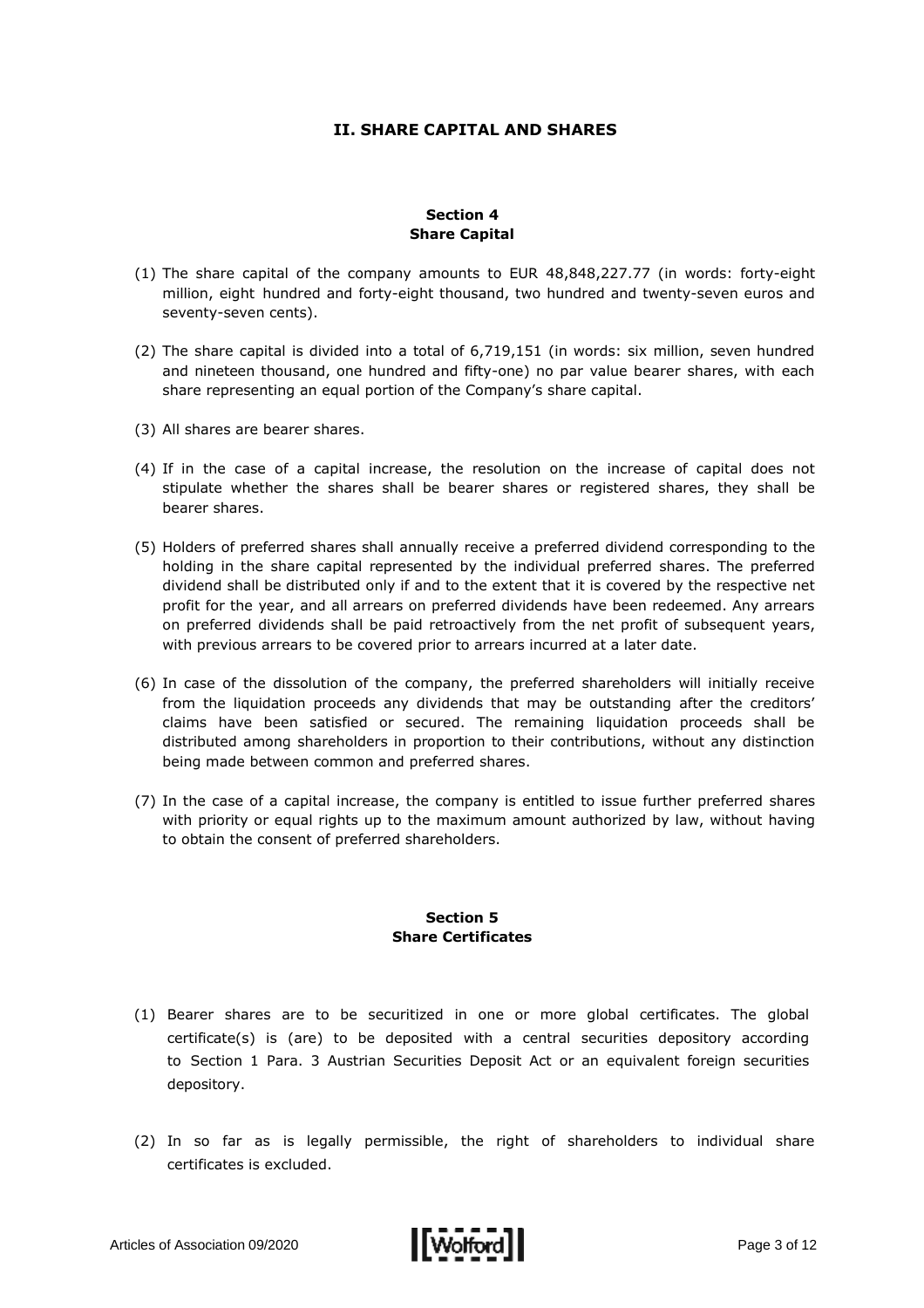(3) In so far as is legally permissible, the form and content of share certificates, global certificates, profit sharing certificates, renewal coupons, partial debentures, interest coupons and warrants are to be determined by the Executive Board.

# **III. EXECUTIVE BOARD**

# **Section 6 Composition of the Executive Board**

- (1) The Executive Board shall consist of two, three or four members. The Supervisory Board may appoint one of the Executive Board members to serve as Chairman of the Executive Board.
- (2) Deputy members of the Executive Board may also be appointed.
- (3) Each member of the Executive Board is entitled to resign without having to provide good cause by complying with the obligation to provide six months' advance notice. The resignation is to be submitted in writing to the Chairman of the Supervisory Board.

#### **Section 7 Representation of the Company**

- (1) The company is represented by two members of the Executive Board or by one member of the Executive Board jointly with a "Prokurist" (authorized representative vested with general commercial power of representation).
- (2) The Supervisory Board may confer the sole power of representation upon individual members of the Executive Board or revoke such power.

#### **Section 8 Management**

- (1) The Executive Board may adopt internal rules of procedure for itself which stipulate the allocation of duties among the Executive Board members and the measures it implements which require formal approval in accordance with Sect. 95 (5) Austrian Stock Corporation Act. The rules of procedure are subject to the approval of the Supervisory Board.
- (2) In its management of the company, the Executive Board is obliged to act in compliance with existing laws, these Articles of Association as well as the rules of procedure approved by the Supervisory Board.
- (3) The Executive Board is required to comply with the restrictions imposed by law, the Articles of Association or by the Supervisory Board in respect to the scope of its authority to do business, or which result from a resolution passed by the Annual General Meeting pursuant to Sect. 103 Austrian Stock Corporation Act.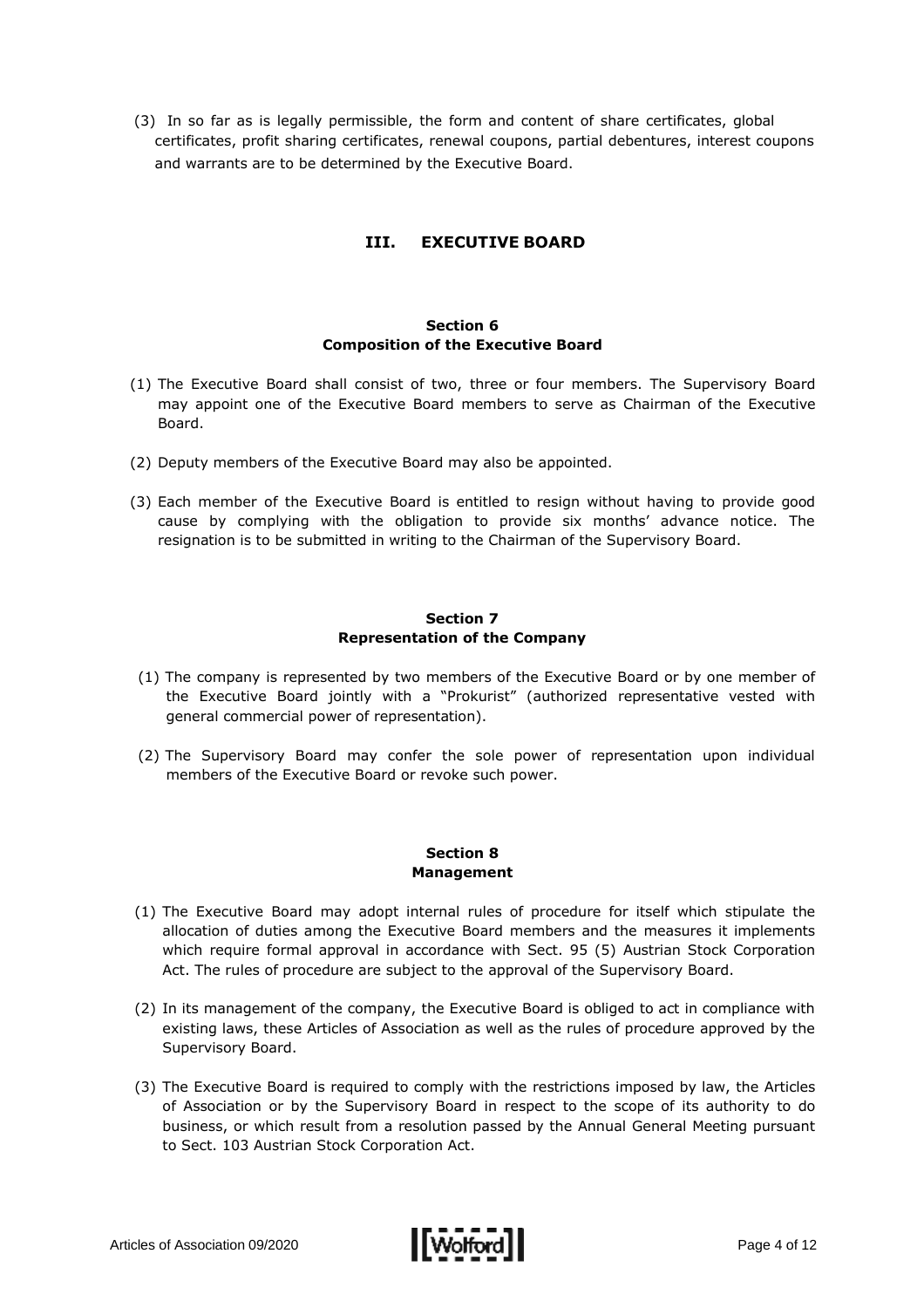#### **Section 9 Reporting to the Supervisory Board**

- (1) The Executive Board is to submit a written report to the Supervisory Board at least once a year on fundamental issues of the company's future business policy as well as to present the future development of the assets and liabilities, financial position and profit or loss of the company based on a forecast (annual report).
- (2) The Executive Board shall also submit a written report to the Supervisory Board at regular intervals, but at least quarterly, on the course of business and the situation of the company in comparison to the forecast, taking the expected future development of the company into account (quarterly report).
- (3) Important developments shall be immediately reported to the Chairman of the Supervisory Board, either orally or in writing. Furthermore, any circumstances of material or major significance to the profitability and liquidity of the company shall be immediately reported to the Supervisory Board, either orally or in writing (special report).
- (4) Additionally, the Supervisory Board is deemed entitled at any time to demand oral explanations to the reports, which are required to comply with the principles of conscientious and truthful accountability. The annual and quarterly reports are to be distributed to each member of the Supervisory Board.

# **IV.SUPERVISORY BOARD**

# **Section 10 Composition of the Supervisory Board**

The Supervisory Board is comprised of a minimum of three and a maximum of six members elected by the Annual General Meeting.

#### **Section 11 Election and Recall of Supervisory Board Members**

- (1) The members of the Supervisory Board are elected by the Annual General Meeting for a maximum period lasting up until the completion of the Annual General Meeting which resolves upon the discharge for the fourth fiscal year following the election, not counting the fiscal year in which the member of the Supervisory Board was elected.
- (2) If members of the Supervisory Board resign or retire prior to the expiration of their terms of office, then a by-election is first to be held at the next Ordinary Annual General Meeting, unless the number of elected members of the Supervisory Board subsequently drops below three. In such a case, members elected by way of by-elections shall serve for the remaining term of office of the member who left the Supervisory Board.
- (3) Each member of the Supervisory Board may also resign without good cause by providing one month's advance written notice to the Chairman of the Supervisory Board.
- (4) The Annual General Meeting may revoke the election of a member of the Supervisory Board before expiration of his or her term of office. The relevant resolution requires a majority of

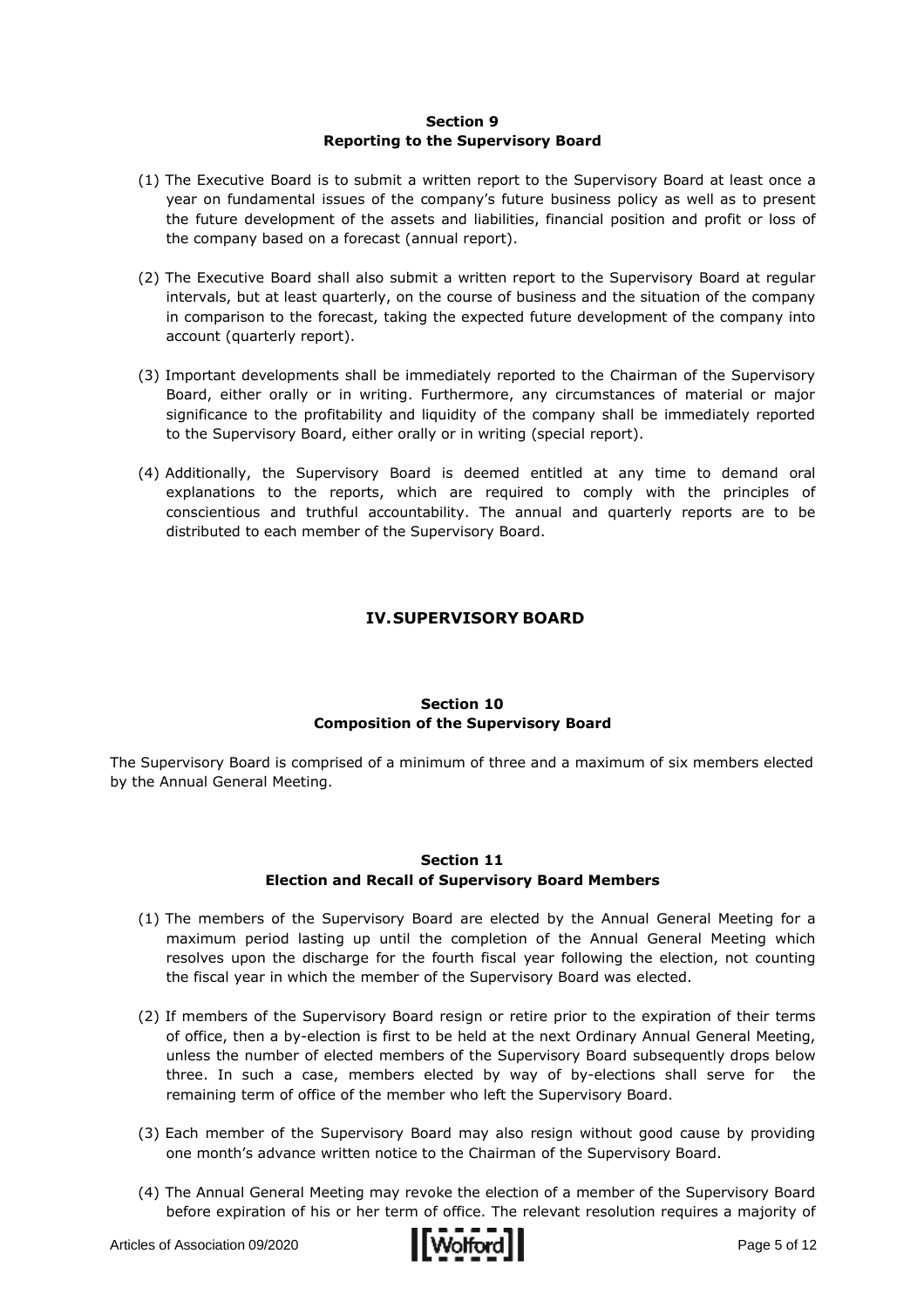three quarters of the votes cast.

# **Section 12 Internal Organization of the Supervisory Board**

- (1) Each year, the Supervisory Board elects a Chairman and a Deputy Chairman from among its members at a meeting to be held following the conclusion of the Annual General Meeting. No separate invitations shall be necessary to convene this meeting. The election requires an absolute majority of the votes cast. If none of the proposed candidates receives the required absolute majority, a final ballot between the two candidates with the most votes shall be held.
- (2) If the position of Chairman or Deputy Chairman becomes vacant, a new election is to be carried out at the next Supervisory Board meeting to replace the resigning member.

#### **Section 13 Internal Rules of Procedure for the Supervisory Board**

- (1) The Supervisory Board shall decide upon its own internal rules of procedure.
- (2) In addition to the general requirements pertaining to resolutions as stipulated in the Austrian Stock Corporation Act, resolutions adopted by the Supervisory Board in respect to its own internal rules of procedure shall require a simple majority of the votes cast by the members elected by the Annual General Meeting.

#### **Section 14 Discussions and Resolutions of the Supervisory Board**

- (1) The discussions and resolutions on the part of the Supervisory Board shall take place at meetings which the Chairman of the Supervisory Board convenes by notifying the members in writing to the last known address. This provision shall not affect Sect. 94 (2) Austrian Stock Corporation Act.
- (2) The Supervisory Board is deemed to have a quorum if a simple majority of the members elected by the Annual General Meeting or at least a minimum of three members is present, including the Chairman or the Deputy Chairman. The Chairman presides over the meeting and determines the type of voting.
- (3) Unless otherwise stipulated by law or the Articles of Association, the resolutions of the Supervisory Board are adopted by a simple majority of the votes cast. In the event of a tied vote, the chairman of the meeting shall have the casting vote.
- (4) Minutes shall be kept of the discussions and resolutions adopted by the Supervisory Board and signed by the chairman of the meeting.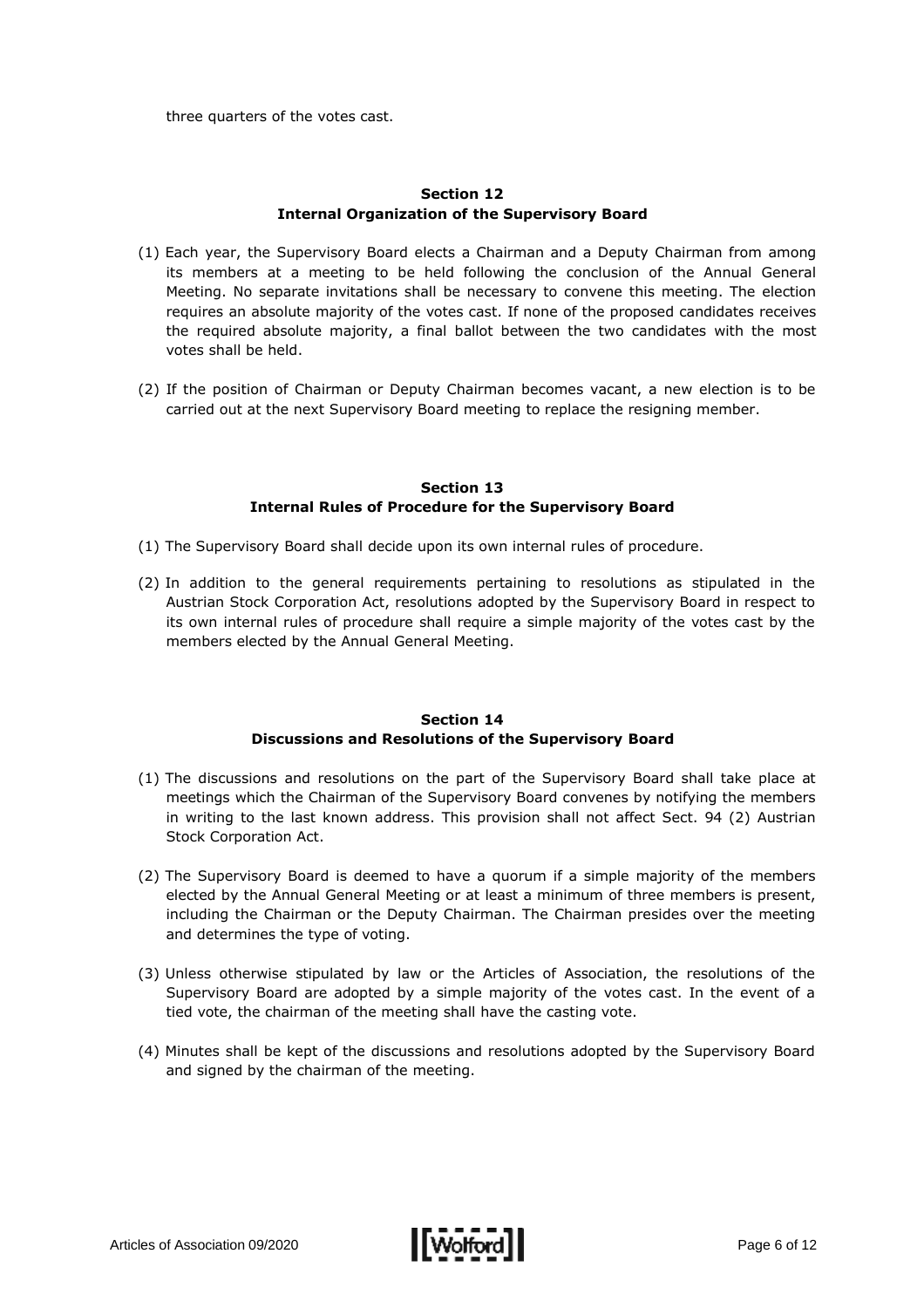#### **Section 15 Proxy**

Each member of the Supervisory Board may authorize another Supervisory Board member to represent him at a single meeting by granting written proxy. The proxy shall not be counted for the purpose of determining if the meeting has a quorum. The right to chair a meeting may not be transferred to another member.

#### **Section 16 Circular Resolutions**

Resolutions of the Supervisory Board may also be adopted by means of a written ballot if the Chairman of the Supervisory Board determines that special reasons exist to warrant such a vote and no member of the Supervisory Board objects to this voting procedure. In the case of such circular resolutions, representation by other members of the Supervisory Board is not permissible.

# **Section 17 Committees**

- (1) The Supervisory Board may set up committees from among its members. Their responsibilities and powers as well as the rules of procedure, if any, are determined by the Supervisory Board. The committees may also be entrusted with decision-making powers. The election procedures stipulated in Sect. 12 of these Articles of Association apply analogously to the election of Supervisory Board members to committees.
- (2) The provisions contained in Sect. 4, 15 and 16 of these Articles of Association apply analogously to the committees established by the Supervisory Board. If a committee only consists of two members, it only forms a quorum if both members are present.

#### **Section 18 Reservation of Powers**

Unless the Supervisory Board decides otherwise on a case-by-case basis, responsibility for deciding on the following is vested in the Supervisory Board as a whole:

- (1) The resolution to adopt the internal rules of procedure for the Supervisory Board and the Executive Board.
- (2) Approval granted to the financial statements, the proposal for the appropriation of profits and the Management Report as well as resolution approving the report to the Annual General Meeting pursuant to Sect. 96 of the Austrian Stock Corporation Act.
- (3) The appointment and recall of members of the Executive Board as well as the appointment and recall of the Chairman of the Executive Board.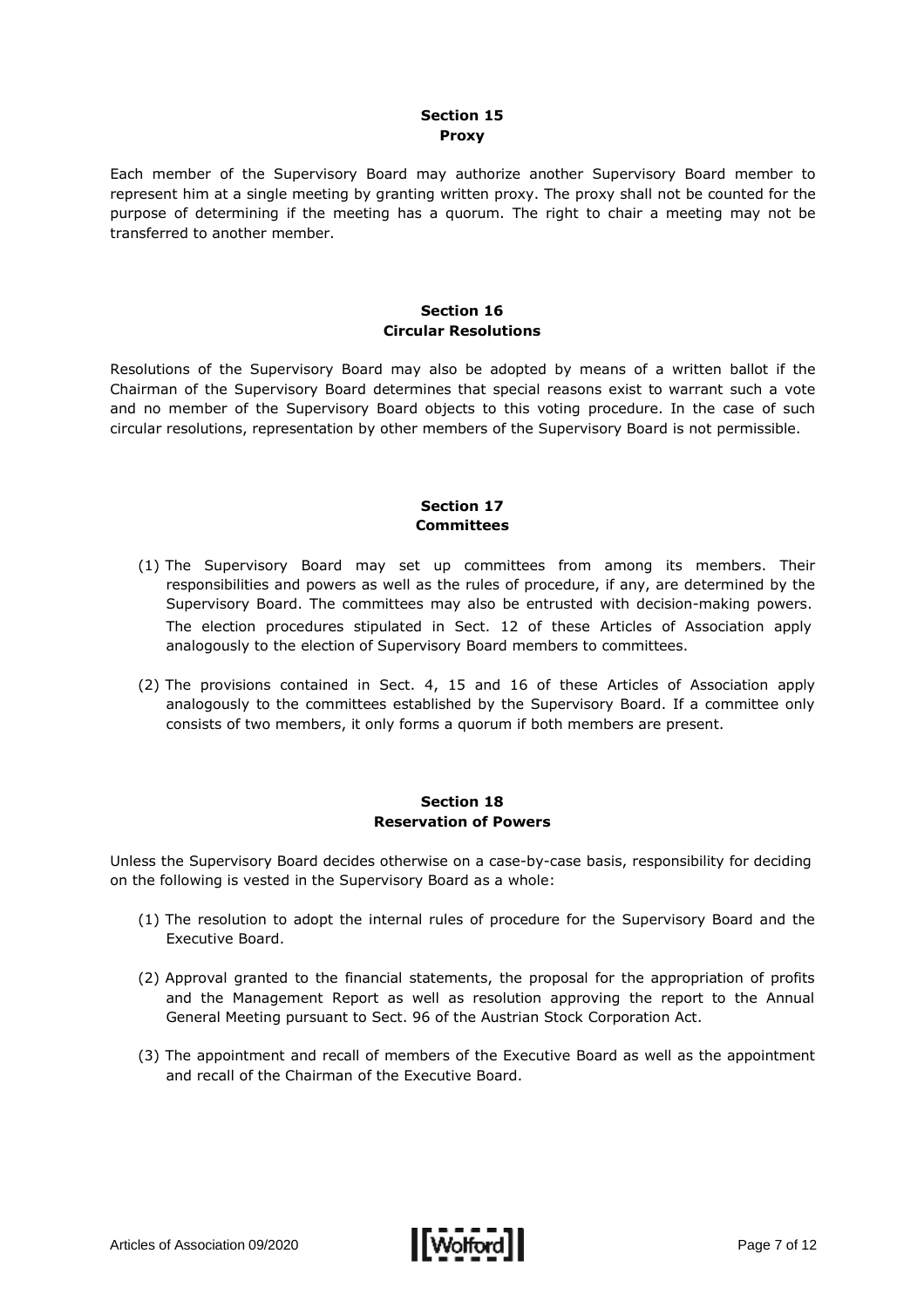#### **Section 19**

# **Participation in Supervisory Board and Committee Meetings**

- (1) Persons who are members of either the Supervisory Board or the Executive Board may not take part in meetings of the Supervisory Board and its committees. Specialists and persons providing information may be invited to meetings and consulted on individual issues. In any case, the auditor shall attend the specific Supervisory Board meetings dealing with the approval of the company's financial statements as well as the preparation and audit of these financial statements.
- (2) Members of the Supervisory Board who do not belong to a particular committee may only attend the meetings of this committee with the consent of the Chairman of the Supervisory Board.

# **Section 20 Amendments**

The Supervisory Board is empowered to pass resolutions on amendments to the Articles of Association provided that these changes only affect their wording.

# **Section 21 Supervisory Board - Declarations of Intent**

Declarations of intent on the part of the Supervisory Board and its committees shall be made by the Chairman of the Supervisory Board.

# **V. ANNUAL GENERAL MEETING**

#### **Section 22 General**

The Annual General Meeting of the company's shareholders is to be held at its registered offices, at one of its domestic branches or at another location where an Austrian notary public practices.

# **Section 23 Convocation**

- (1) The Annual General Meeting is convened by the Executive Board or the Supervisory Board.
- (2) The announcement of the convocation of an ordinary Annual General Meeting and the corresponding invitation to shareholders is to be made no later than on the 28<sup>th</sup> day before the meeting is scheduled to take place, whereas the announcement of the convocation of an extraordinary Annual General Meeting is to be made no later than the  $21<sup>st</sup>$  day before the meeting is scheduled to take place. Both announcements must take the following provisions into account:

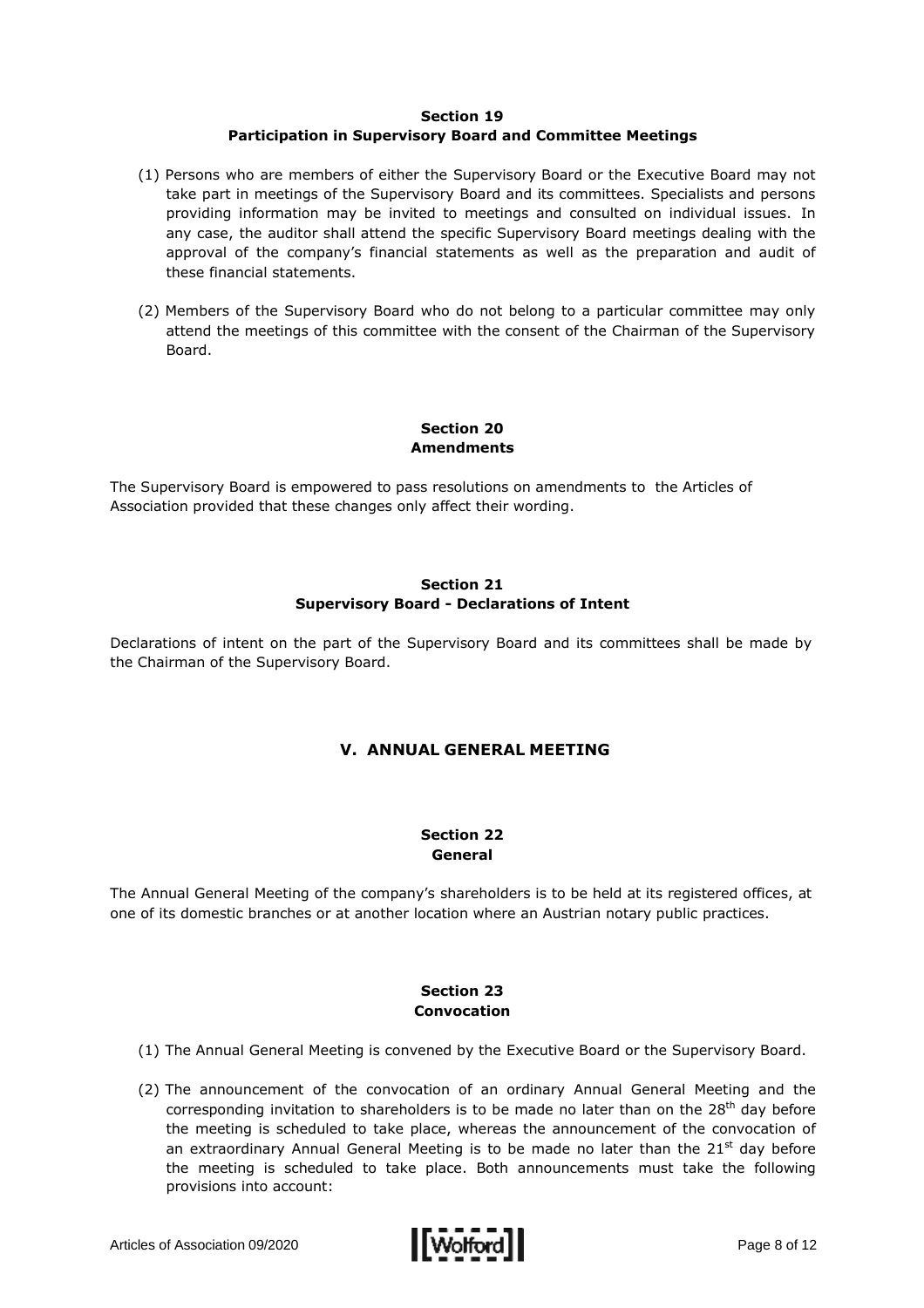#### **Section 24 Right to Participate in the Annual General Meeting**

- (1) The entitlement to participate in a Annual General Meeting and the right to exercise the rights of shareholders is based on the ownership of shares of the company at the end of the tenth day before the Annual General Meeting is held. Shareholders who want to participate in the Annual General Meeting and exercise their right to vote are required to provide evidence of their ownership of shares to the company.
- (2) In order to verify share ownership of bearer shares in the company deposited with a depositary credit institution, it is sufficient to have a confirmation on the record date pursuant to § 10a Para. 2 Austrian Stock Corporation Act issued by a depositary credit institution whose registered office is in a member state of the European Economic Area, or in a full member state of the OECD (certificate of deposit). This certificate is to be received by the company no later than a term of three working days prior to that of the Annual General Meeting, and sent to the addressed divulged for that purpose in the convocation.
- (3) The certificate of deposit shall not be more than seven days old on the date it is presented to the company, and must be conveyed to the company in text form. The company will accept a certificate of deposit transmitted via an international, highly secure messaging network of financial institutions, provided that the participants can be clearly identified.

# **Section 25 Language**

- (1) Deposit certificates shall be issued either in German or English.
- (2) In order to be legally binding, any notices on the part of shareholders and/or credit institutions which are addressed to the company must be sent either in German or English.
- (3) Annual General Meetings are to be officially held in German.

#### **Section 26 Voting Rights**

- (1) Voting rights are exercised in accordance with the number of no par value shares.
- (2) Exercising of voting rights at the Annual General Meeting by authorized proxies is permissible with a written power of attorney which is to be transmitted to and retained by the company. The proxy issued in writing in accordance with the requirements of the "text form" is sufficient. The proxy may also be sent by electronic means.
- (3) If the shareholder grants a power of attorney to its depositary credit institution (§ 10a Austrian Stock Corporation Act, it will suffice if the credit institution declares, in addition to providing the certificate of deposit, that it has been granted power of attorney.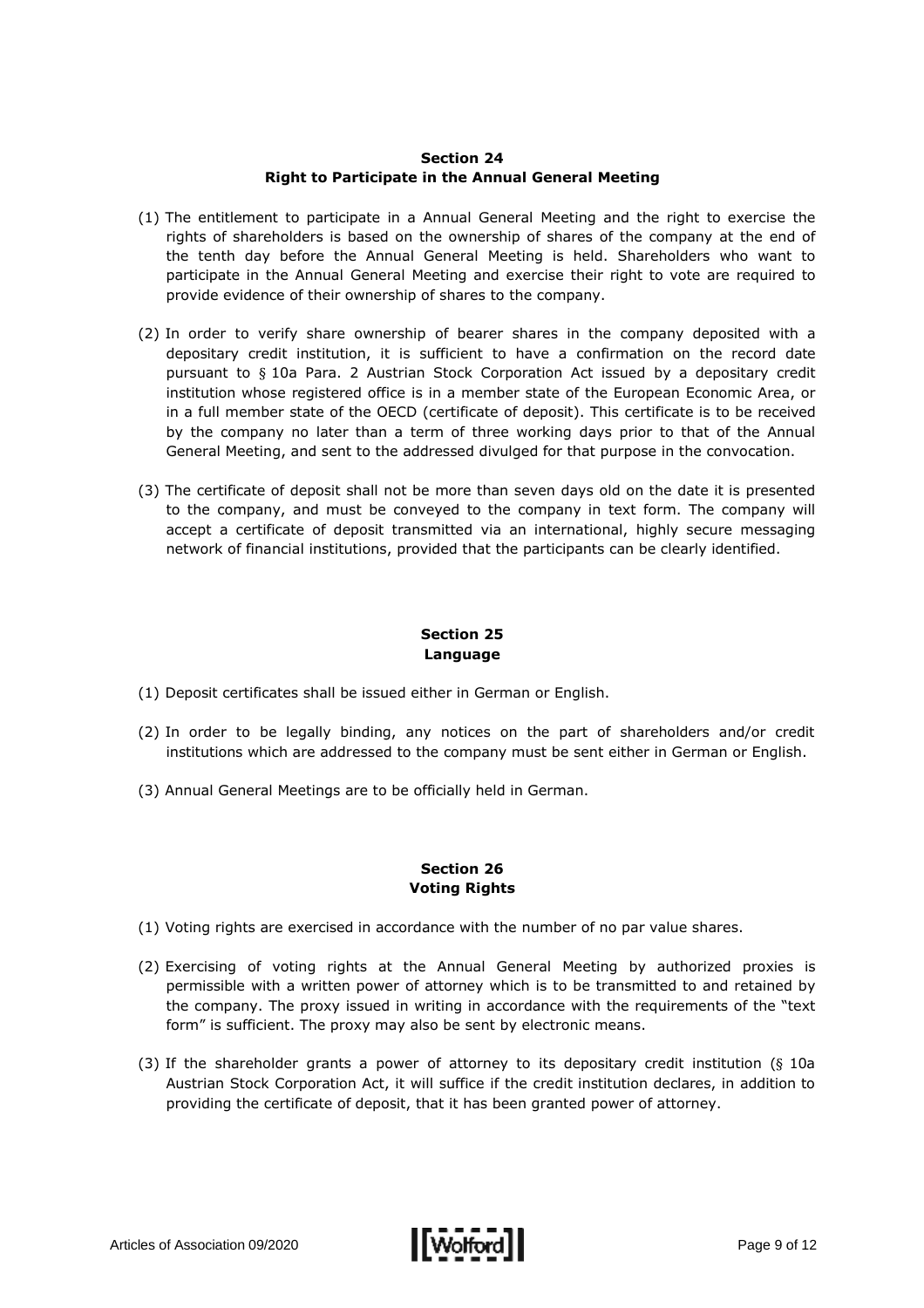# **Section 27 Chairmanship of the Annual General Meeting**

- (1) The Chairman of the Supervisory Board or his deputy chairs the Annual General Meeting. If neither the Chairman nor the Deputy Chairman appears or is prepared to chair the meeting, then the notary appointed for the purposes of notarization shall chair the meeting with the purpose of electing a Chairman for the Annual General Meeting.
- (2) The Chairman of the Annual General Meeting conducts the proceedings and determines the order in which the agenda items are handled as well as the type and manner of voting. If several proposals have been submitted for one item on the agenda, the Chairman also determines the sequence of voting on these proposals.

#### **Section 28 Majority Voting**

- (1) Unless a different majority is prescribed by law or by these Articles of Association, the Annual General Meeting shall pass resolutions with a simple majority of the votes cast. In cases which require a capital majority, resolutions are adopted by a simple majority of the share capital represented upon the passing of the resolution.
- (2) If no absolute majority is obtained on the first ballot of elections, a final ballot will be held between the two candidates who received the most votes. In the case of a tie, the Chairman of the meeting shall have the casting vote.

# **Section 29 Subject Matter of Resolutions**

The Annual General Meeting resolves every year during the first eight months of the respective fiscal year on the following issues concerning the previous business year:

- Distribution of the net profit
- Discharge of the members of the Executive Board and the Supervisory Board
- Election of the auditor, and in cases provided for by law, adoption of the annual financial statements.

# **VI.FINANCIAL STATEMENTS AND DIVIDENDS**

#### **Section 30 Fiscal Year**

The fiscal year that started on 1 May 2020 will end (as a short financial year) on 31 December 2020. From 1 January 2021 the fiscal year will respectively begin on 1 January and end on 31 December.